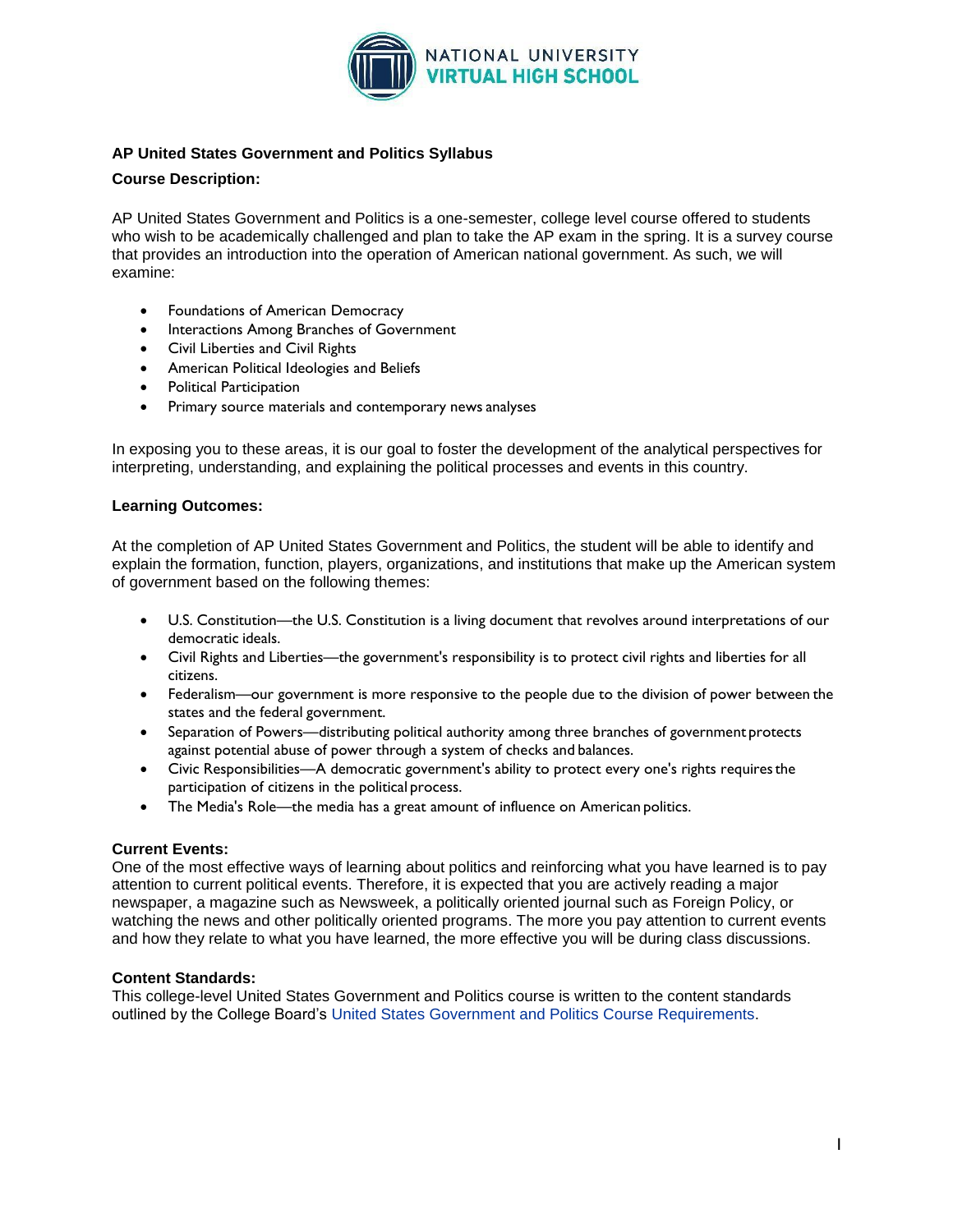

### **Required Texts:**

Title: American Government Roots and Reform Author(s): Karen O'Connor; Larry Sabato Publisher: Pearson Year published: 13<sup>th</sup> edition, ISBN: 9780134611648

### **Supplemental Readings:**

The primary text will be heavily supplemented by outside readings, including the 15 required Supreme Court cases and nine foundational documents which will all be assigned during the course.

In addition to the required cases and documents, recent articles regarding political science concepts and current political issues will be provided to students to supplement the primary text. Links to the supplemental readings will be posted on the course website.

### **Course Methodology:**

This is an inquiry-based course where you will discover and utilize knowledge about the American political system via the textbook, supplemental readings, primary sources, political websites, and synchronous and asynchronous discussions with other students and the instructor.

Acting as a facilitator, your instructor will guide you through the process however, as the learner you are responsible for actively acquiring and constructing information by completing all assigned readings and activities.

Both formal and informal assessment will be used in evaluating your performance throughout the course. Informal assessment will include an evaluation of the quality and timeliness of your participation in class activities. Formal assessment will involve multiple-choice quizzes, written essays, a midterm and a final exam.

# **Course Content and Big Ideas:**

The course content consists of the essential political knowledge that will be synthesized in the construction of enduring understanding and big ideas about the American government and politics. The big ideas that connect the content in the course units include:

- Constitutionalism (CON)
- Liberty and Order (LOR)
- Civic Participation in a Representative Democracy (PRD)
- Competing Policy-Making Interests (PMI)
- Methods of Political Analysis (MPS)

Unit 1: Foundations of American Democracy Course Units 1 and 2 Essential Questions:

- How did the founders of the U.S. Constitution attempt to protect individual liberty, while also promoting public order and safety?
- How have theory, debate, and compromise influenced the U.S. constitutional system?
- How does development and interpretation of the Constitution influence policies that impact U.S. citizens?

Unit 2: Interactions Among Branches of Government Course Units 3, 4, 5 Essential Questions:

- How do the branches of the national government compete and cooperate in order to govern?
- To what extent have changes in the powers of each branch affected how responsive and accountable the national government is in the 21st century?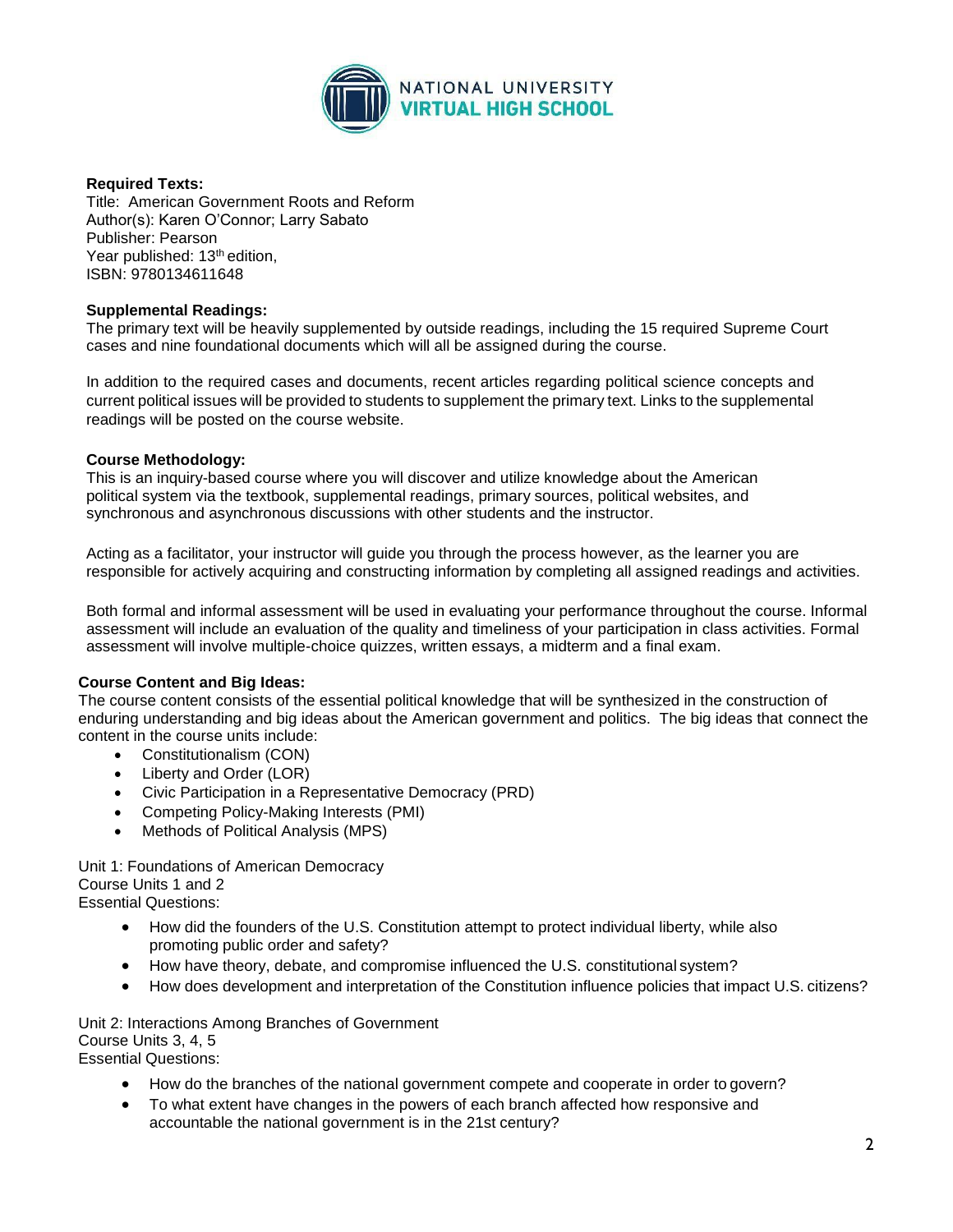

Unit 3: Civil Liberties and Civil Rights Course Units 5 and 6 Essential Questions:

> • To what extent do the U.S. Constitution and its amendments protect against undue government infringement on essential liberties and from invidious discrimination? •How have U.S. Supreme Court rulings defined civil liberties and civil rights?

Unit 4: American Political Ideology and Beliefs Course Units 7 and 8 Essential Questions:

- How are American political beliefs formed and how do they evolve over time?
- How do political ideology and core values influence government policy making?

Unit 5: Political Participation Course Units 7 and 8 Essential Questions

- How have changes in technology influenced political communication and behavior?
- Why do levels of participation and influence in politics vary?<br>• How effective are the various methods of political participation
- How effective are the various methods of political participation in shaping public policies?

### **Reasoning Processes**

The reasoning processes are the thought processes that will facilitate connection-making and analysis in the pursuit of effectively executing the disciplinary practices in the course. In other words, the reasoning processes form the cognitive bridge between the course content/big ideas and the disciplinary practices. The reasoning processes in this course include:

- Definition/Classification Demonstrating knowledge of course concepts
- Explain- Process: Explaining political processes
- Explain Causation: Explaining causes and effects of political principles, institutions, processes, and behaviors
- Explain Comparison: Explaining similarities and differences among political principles, institutions, processes, and behaviors.

# **Disciplinary Practices**

The disciplinary practices are the tasks students will apply to the course content using the reasoning process. Becoming proficient in these disciplinary practices gives students the tools to analyze political information, regardless of the format, and develop factually accurate, thoughtful, and well-reasoned argument or opinion about an issue related to American government and politics. The disciplinary practices in this course include:

- Practice 1: Apply political concepts and processes to scenarios in context
- Practice 2: Apply Supreme Court decisions
- Practice 3: Analyze and interpret quantitative data represented in tables, charts, graphs, maps, and infographics
- Practice 4: Read, analyze, and interpret foundational documents and other text-based and visual sources
- Practice 5: Develop an argument in essay format

Every AP Exam question fuses content, reasoning processes, and disciplinary practices. Thus, assignments will focus on the acquisition of course content and the application of course content to disciplinary practices and using reasoning skills.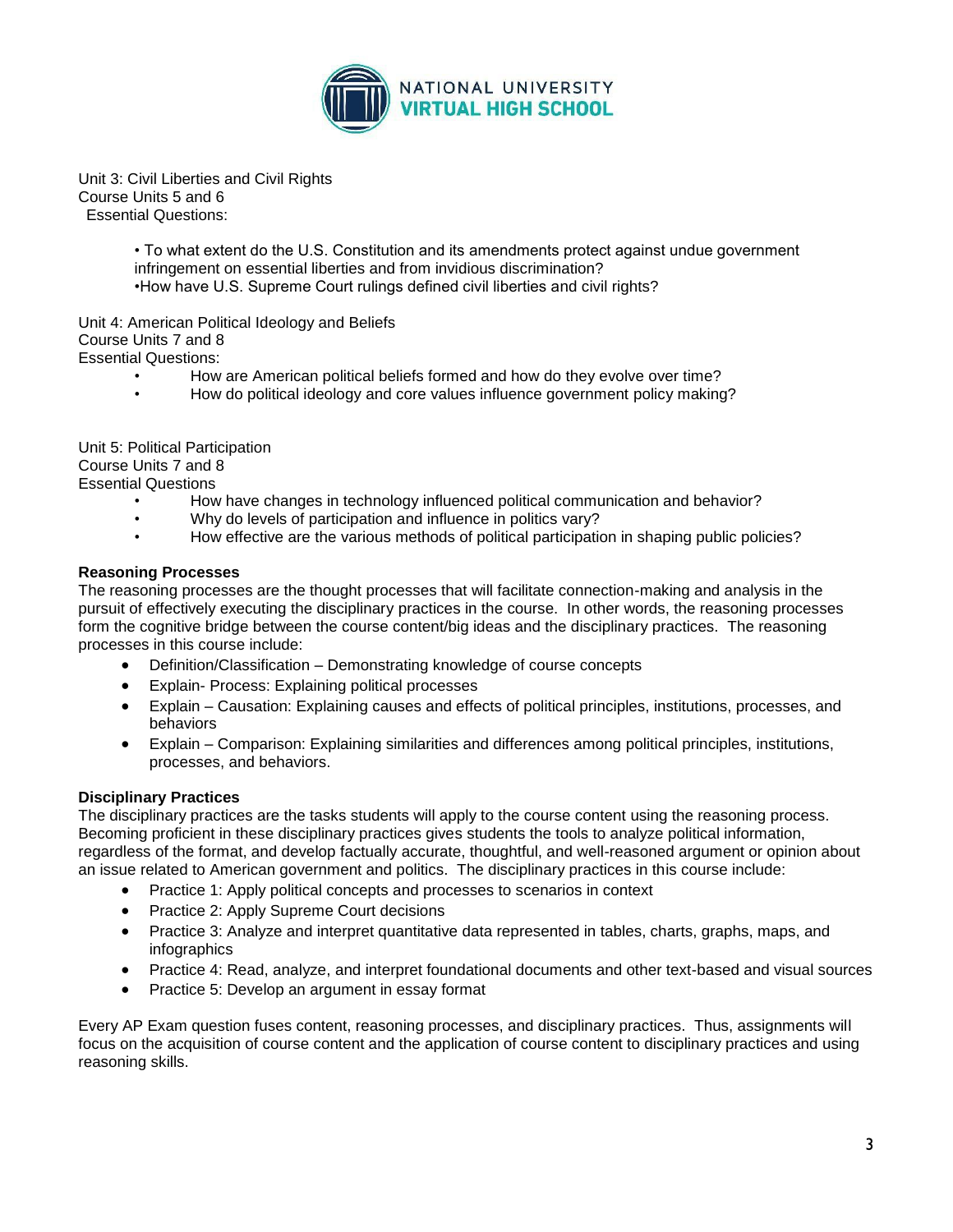

# **Required Supreme Court Cases**

This course will incorporate the analysis of the following 15 required Supreme Court cases:

- Marbury v. Madison (1803)
- McCulloch v. Maryland (1819)
- Schenck v. United States (1919)
- Brown v. Board of Education (1954)
- Baker v. Carr (1961)
- Engel v. Vitale (1962)
- Gideon v. Wainwright (1963)
- Tinker v. Des Moines Independent Community School District (1969)
- New York Times Company v. United States (1971)
- Wisconsin v. Yoder (1972)
- Roe v. Wade (1973)
- Shaw v. Reno (1993)
- United States v. Lopez (1995)
- McDonald v. Chicago (2010)
- Citizens United v. Federal Election Commission (FEC) (2010)

For each of these cases, the facts, issues, holdings, and reasoning underlying the majority and dissenting opinions can be found through the Oyez database online. Oyez also has an app that can be downloaded to smartphones. Students will be required to complete multiple assignments analyzing and comparing these cases with nonrequired cases. The list above is not an exhaustive list of Supreme Court Cases that will be analyzed and discussed in the course.

#### **Required Foundational Documents**

This course will incorporate the analysis and discussion of nine required foundational documents to help understand the context and beliefs of the founders and their critics and the debates surrounding the writing and ratification of the U.S. Constitution:

- The Declaration of Independence
- The Articles of Confederation
- *Federalist No. 10*
- *Brutus No. 1*
- *Federalist No. 51*
- The Constitution of the United States
- *Federalist No. 70*
- *Federalist No. 78*
- "Letter from a Birmingham Jail"

# **Overview of the AP Exam and Keys to AP Exam Success**

The AP U.S Government and Politics Exam will be comprised of the following sections:

Multiple Choice Questions:

Number of Questions: 55

Structure – The questions on multiple choice will ask students to:

- \* Analyze and compare political concepts
- \* Analyze and interpret quantitative, text-based, and visual sources
- \* Apply course concepts, foundational documents, and Supreme Court decisions in a variety of hypothetical and real-world scenarios.

Timing: One hour and 20 minutes

Percentage of Total Exam: 50%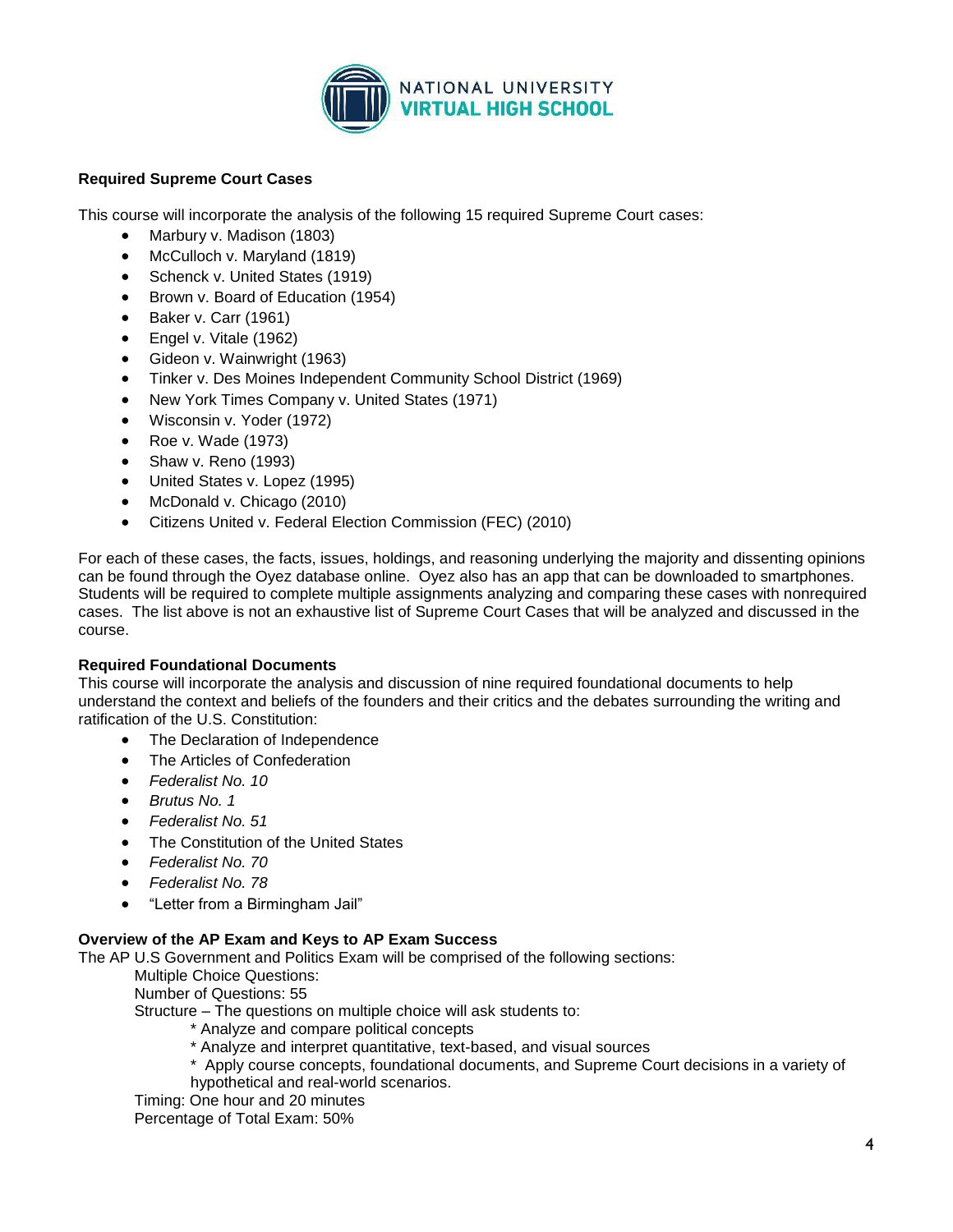

Free Response Questions: Number of Questions: 4

Structure – The four questions on the free response will ask students to:

\* Apply political concepts in real-world scenarios

- \* Compare the decisions and implications of different Supreme Court Cases
- \* Analyze quantitative data
- \* Develop an argument using required foundational documents as evidence

Timing: One hour and 40 minutes

Percentage of Exam: 50%

As the breakdown of the AP Exam highlights, success in this course and on the AP Exam requires fare more than the memorization of political knowledge. Success in this course and on the AP Exam requires connection-making with the aim of being able to analyze political information, regardless of the format the information is presented, and develop a factually accurate, thoughtful, and well-reasoned opinion regarding this information.

#### **Major Class Activities:**

Discussions: Students will prepare and share discussions related to course concepts and current events. The discussions will also include visual sources such as photos, political cartoons, graphs, etc. The goal is to connect big ideas/course content to current events.

Analytical Paper Assignment: Students will be required to write two analytical papers about important topics in United States government and politics. These papers will be due in Units 3 and 5. Each paper must be no more than four pages in length. In each paper students must briefly summarize the assigned readings, connect the readings to current units of study (how they will do this will vary depending on the resources provided for each paper and the unit of study it is due), and make a connection between the readings and a current political issue. The papers will also incorporate required cases/foundational documents and how they corroborate or contradict one another.

Project: The civic engagement project in this course will culminate in students creating a research paper, Power Point Presentation, website, or "Ted Talk" that they will share with the class. The project applies course concepts to real-world political issues, processes, institutions, and policymaking by having students research a topic across the institutions of government as well as examine historical roots, foundational documents, and public opinion as it relates to the chosen topic.

# **Constitutional Underpinnings (Units 1 and II)**

Unit 1 – Constitution

Required Readings:

- Pearson text: Chapter 1 American Government: Roots, Context, and Culture
- Pearson text: Chapter 2 The Constitution

Primary Source Documents:

- James Madison Federalist #10
- James Madison, Federalist # 51
- Alexander Hamilton, excerpts from Federalist # 84
- Antifederalist, excerpts from Centinel I
- Antifederalist, excerpts from Brutus I
- The Declaration of Independence
- Articles of Confederation
- U.S. Constitution (see Pearson text)
- The Bill of Rights (Amendments #'s 1-10) (see Pearson text)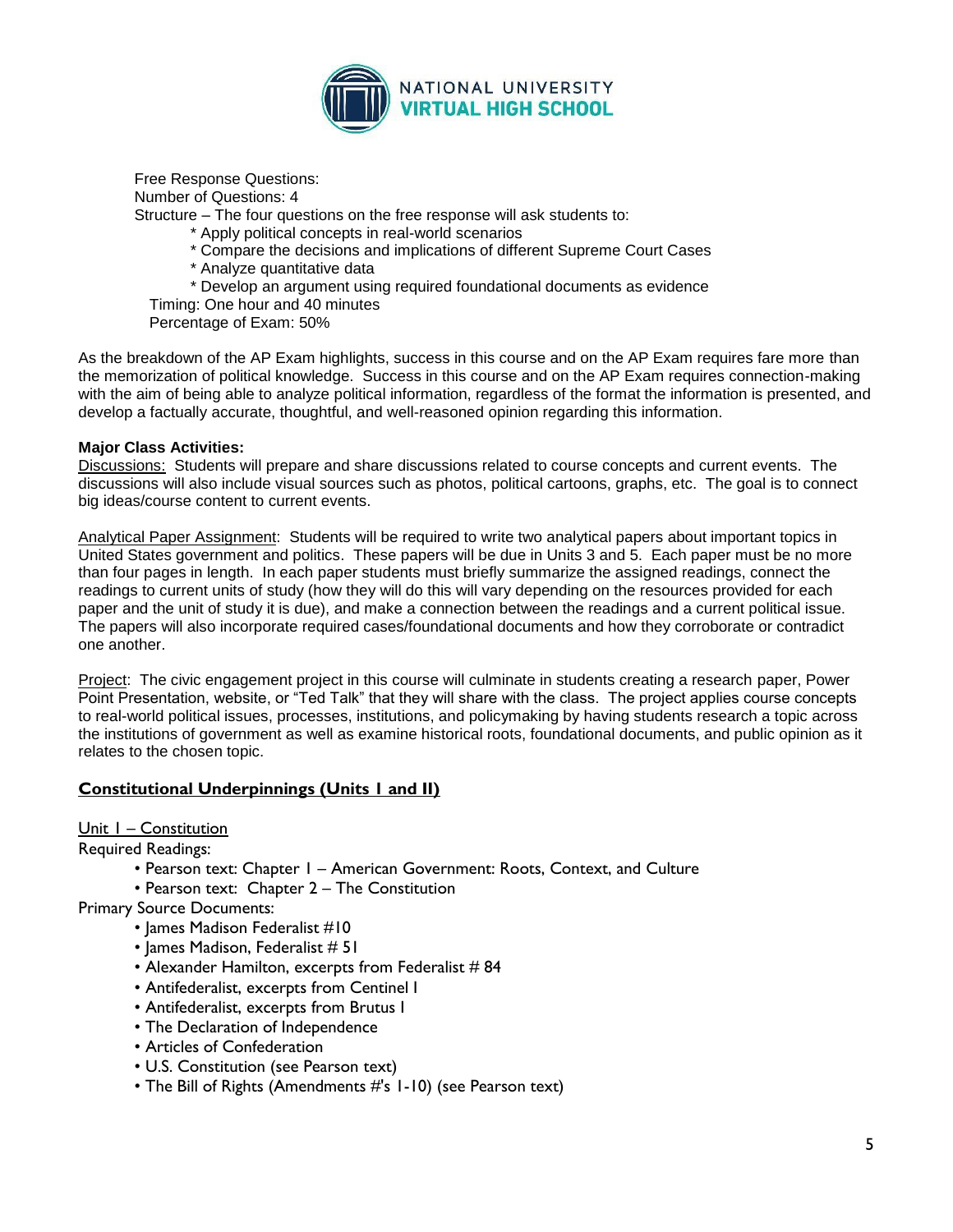

### Lecture:

• Constitutional Underpinnings

# Unit Activities:

Discussion Boards

What should the government do?

Political Cartoon Analysis

For each threaded discussion topic, be sure to utilize the primary source documents, the internet links provided in this unit, and your textbook.

### Assignment #1

Constitution Scavenger Hunt

# Assignment #2

Federalists vs. Anti-Federalists

Assignment #3:

Chapter Reading Questions

Unit 1 Assessment

Chapter's 1 & 2 terms and objectives; documents

Unit 1 Free Response

# Unit 2- Federalism

Required Readings

• Pearson Textbook Chapter 3 - The Federal System

# Primary Source Documents

- 10th Amendment
- 14th Amendment
- Supreme Court Cases

# Lecture

Federalism

# Unit Activities:

Discussion Boards

Federalism

Natural Disasters

For each threaded discussion topic, be sure to utilize the resources within this unit and your textbook.

Assignment #1

What is Federalism?

Assignment #2

Federalism in Action Research Assignment

Assignment #3 (Essay 1 Rough Draft)

Please be sure to read the prompt carefully and follow all instructions before submitting your rough draft of Essay #1 (you will revise this essay in Unit 3)

# Assignment #4 (Project Milestone #1)

Please be sure to carefully review the Project Instructions and the Milestone Instructions before you submit this assignment

# Unit 2 Assessment

Chapters 3 terms and objectives; documents

Unit 2 Free Response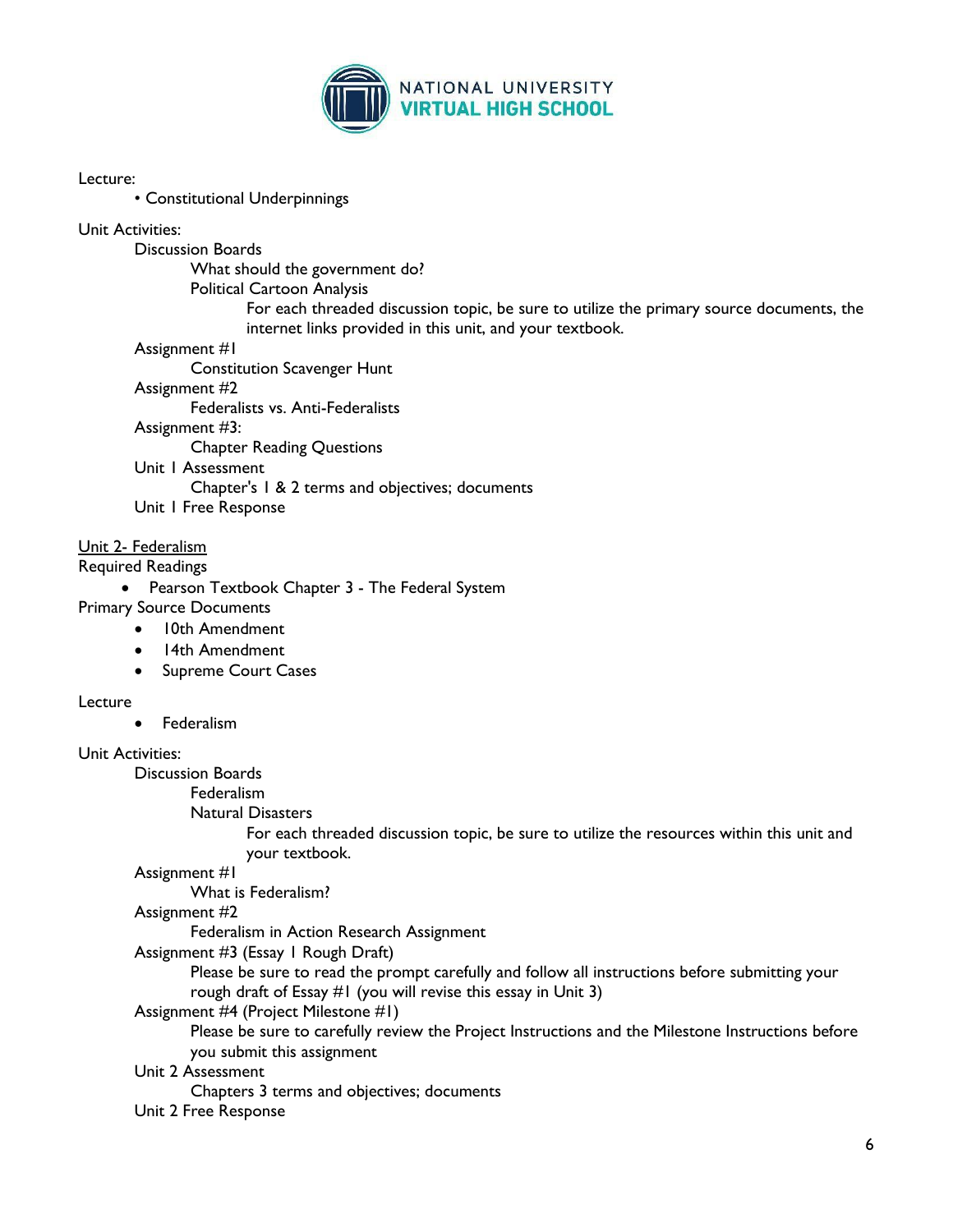

# **Interactions Among Branches of Government (Units 1II, IV, V)**

# Unit 3 -Congress

Required Readings

- Pearson Textbook Chapter 6 Congress
- Steven Smith *The Senate Syndrome*
- John Ellwood/Eric Patashnik *In Praise of Pork*
- Senator John McCain *Hey There! Senator John McCain is Using Twitter*
- Online Resources

# Lecture

Congress

# Unit Activities:

Discussion Boards

Incumbency Advantage

- Congress vs. Constituents
	- For each threaded discussion topic, be sure to utilize the resources within this unit and your textbook.

# Assignment #1

The Functions of Congress

# Assignment #2

Selected Readings, Congress

Assignment #3

Gerrymandering

#### Assignment #4

Essay 1 - Revision

Unit 3 Assessment

Chapter's 6 terms and objectives; documents

Unit 3 Free Response

# Unit 4 – Presidency, Bureaucracy

# Required Readings

- Chapter 7 The Presidency
- Chapter 8 The Executive Branch and the Federal Bureaucracy
- Chapter 15 Social and Economic Policy
- Chapter 16 Foreign and Defense Policy
- Arthur Schlesinger *The Imperial Presidency*
- Kenneth Mayer *With the Stroke of a Pen*
- James Q. Wilson *Bureaucracy*
- Federalist #70
- Online Resources

# Lecture

The Bureaucracy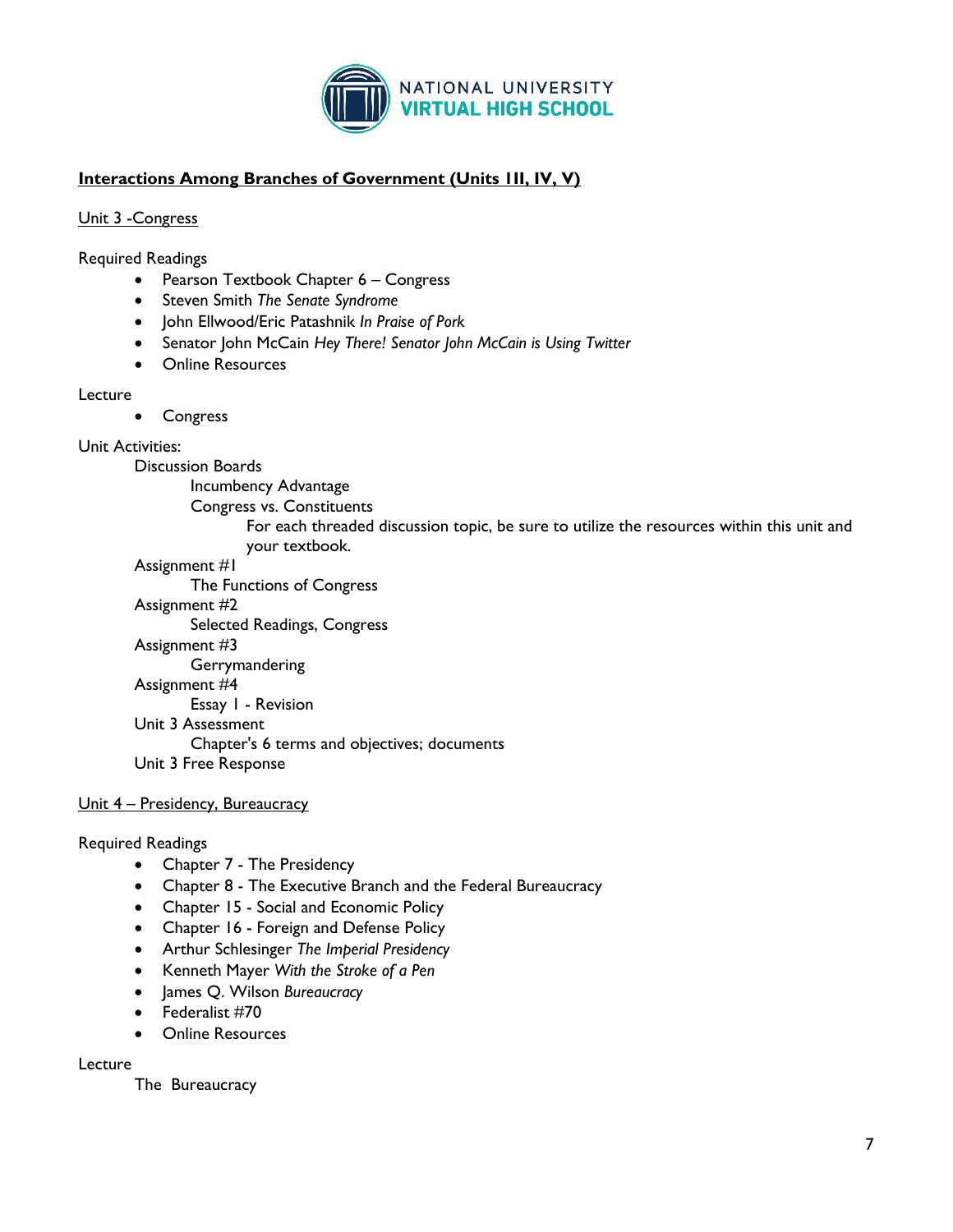

| Unit Activities:                                                                                                                |
|---------------------------------------------------------------------------------------------------------------------------------|
| <b>Discussion Boards</b>                                                                                                        |
| The Presidency                                                                                                                  |
| The Bureaucracy                                                                                                                 |
| The Budget                                                                                                                      |
| For each threaded discussion topic, be sure to utilize the resources within this unit and<br>your textbook.                     |
| Assignment #1                                                                                                                   |
| Bureaucracy and the Presidency                                                                                                  |
| Assignment #2                                                                                                                   |
| Lanahan Reading Questions                                                                                                       |
| Assignment #3                                                                                                                   |
| Seven Roles for One President                                                                                                   |
| Assignment #4 (Essay 2 Rough Draft)                                                                                             |
| Please be sure to read the prompt carefully and follow all instructions before submitting the<br>rough draft of your essay      |
| Assignment #5 (Project Milestone #2)                                                                                            |
| Please be sure to carefully review the Project Instructions and the Milestone Instructions before<br>you submit this assignment |
| Unit 4 Assessment - Midterm                                                                                                     |
| Chapters 7, 8, 15 and 16 objectives and terms                                                                                   |
| Unit 4 Free Response - Midterm                                                                                                  |

# **Civil Liberties and Civil Rights (Unit V and VI)**

### Unit 5 – Judiciary and Civil Rights

#### Required Readings

- Chapter 9 The Judiciary
- Chapter 5 Civil Rights
- Important landmark Supreme Court decisions
- Martin Luther King Jr. *Letters from A Birmingham City Jail*

#### Lecture

The Judiciary

### Unit Activities:

Discussion Boards

Senate Confirmation

Same-Sex Marriages

For each threaded discussion topic, be sure to utilize the resources within this unit and your textbook.

Assignment #1

The Judicial System and Civil Rights Questions

Assignment #2

Essential Readings - Critical Analysis Questions

# Assignment #3

Analyzing Key Supreme Court Cases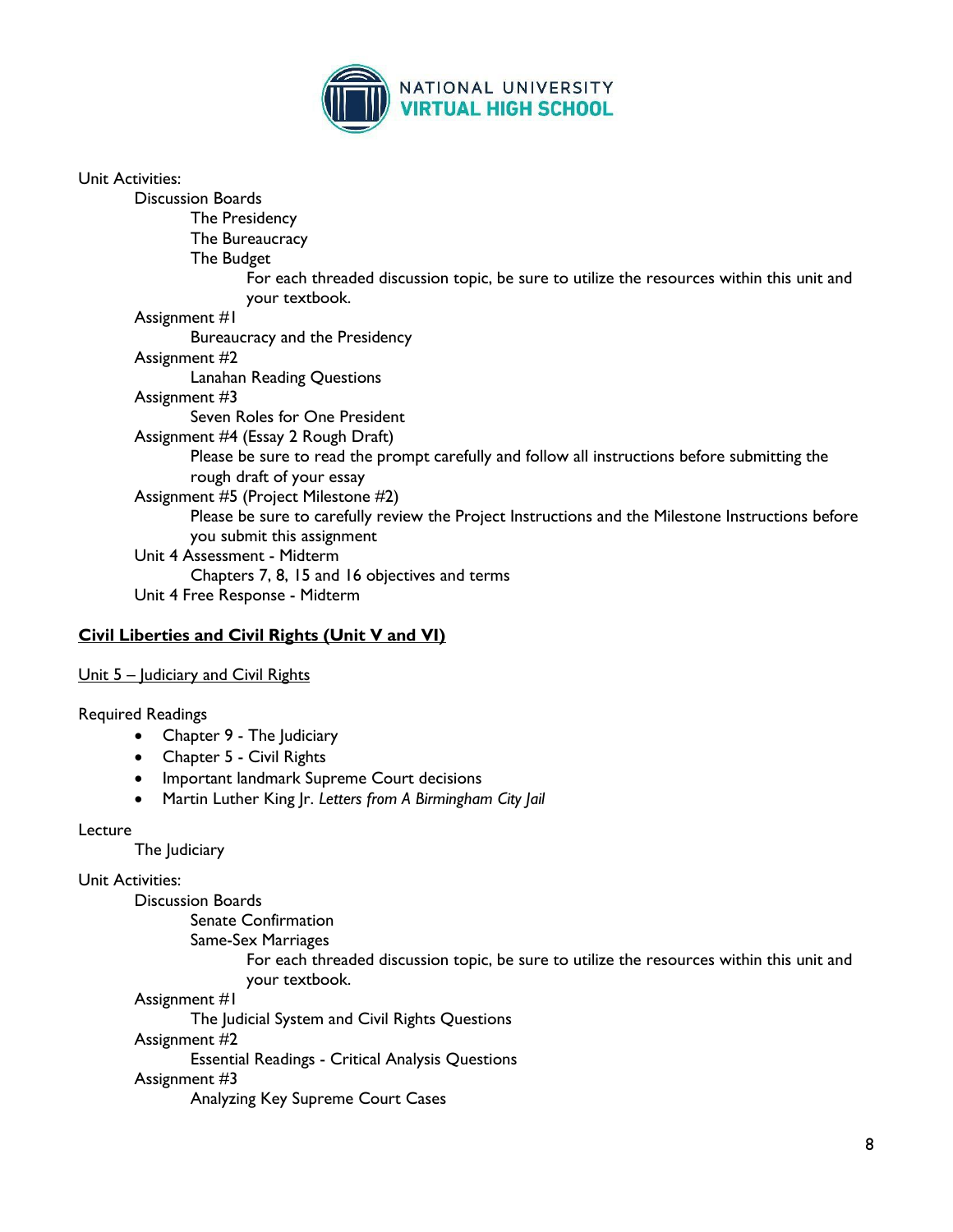

Assignment #4 - Essay 2 Revision

Please be sure to read your teacher's feedback in the gradebook before submitting your final draft of Essay #2.

### Unit 5 Assessment

Chapters 9 and 5 objectives and terms Unit 5 Free Response

# Unit 6- Civil Liberties

# Required Readings

- Pearson Textbook Chapter 4 Civil Liberties
- Selected Court Cases
- Online Resources

### Lecture

Civil Liberties Unit Activities **Discussions** Free Speech Civil Liberties and Patriot Act Religion Assignment #1 Civil Liberties Reading Questions Assignment #2 Court Case Comparison Assignment #3 Essential Court Cases Chart Assignment #4 Civil Rights/Civil Liberties Organizations Assignment #5 (Project Milestone #3) Please be sure to carefully review the Project Instructions and the Milestone Instructions before you submit this assignment Unit 6 Assessment Chapter 4 objectives and terms Unit 6 Free Response

# **American Political Ideologies and Beliefs (Unit VII)**

# Unit 7 – Public Opinion, Socialization, and Media

Required Readings

- Pearson Textbook Chapter 10 Public Opinion and Political Socialization
- Pearson Textbook Chapter 13 The News Media
- Diana Mutz *How the Mass Media Divides Us*
- Bill Bishop *The Big Sort*
- Robert Putnam & David Campbell *American Grace*
- New York Times Co v. US (1971)
- Online Resources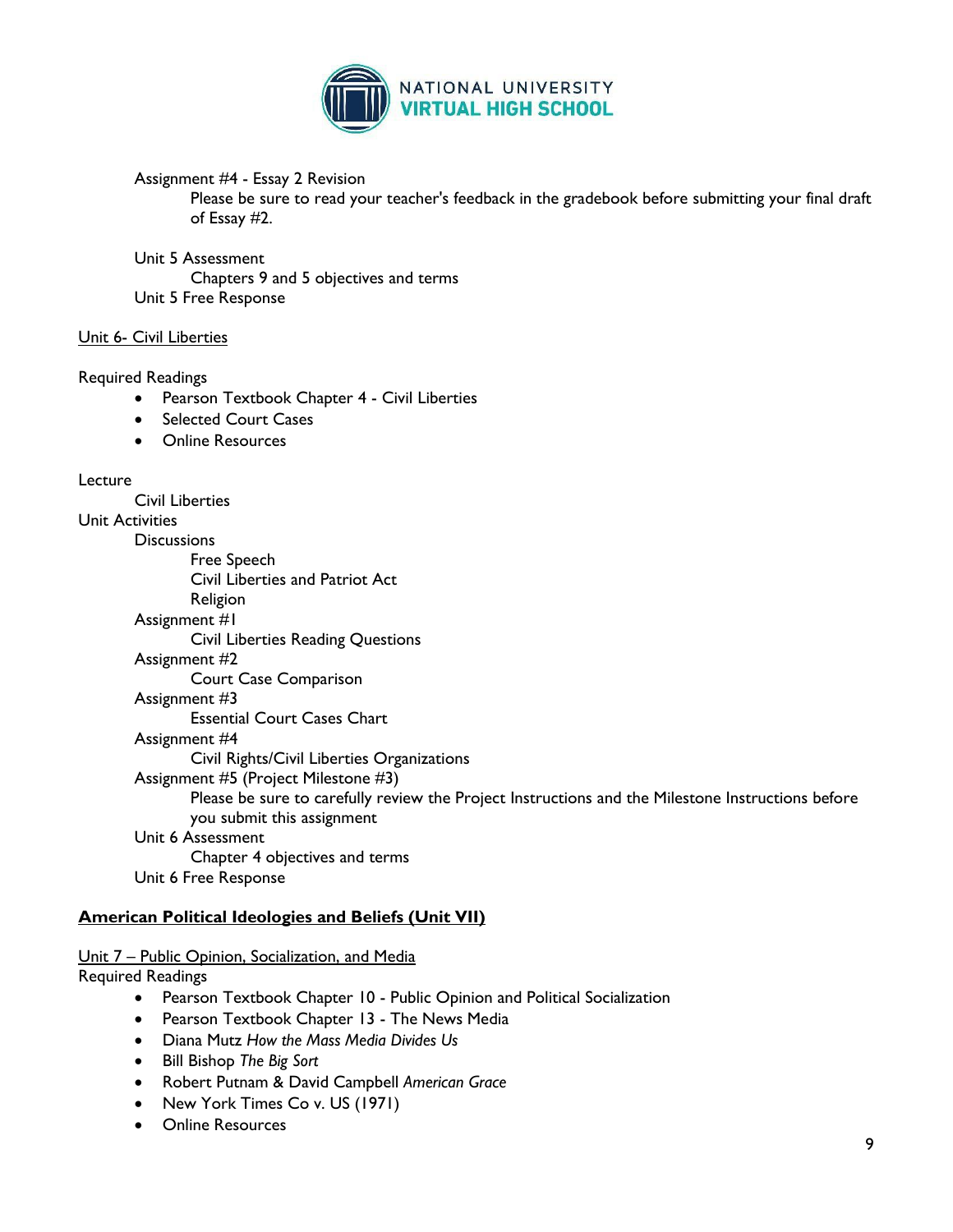

| Lecture                                             |
|-----------------------------------------------------|
| Political Participation                             |
| Unit Activities:                                    |
| Discussion Boards                                   |
| <b>Political Socialization</b>                      |
| Political Participation                             |
| Assignment #1                                       |
| <b>Chapter Reading Questions</b>                    |
| Assignment #2                                       |
| Collage of America                                  |
| Assignment #3                                       |
| Practice with Polling/Media                         |
| Assignment #4                                       |
| Supreme Court Case / Article Analysis               |
| Unit 7 Assessment                                   |
| Chapter's 10 and 13 terms and objectives; documents |
| Unit 7 Free Response                                |

# **Political Participation (Unit VIII)**

Unit 8 – Political Parties, Campaigns, Elections, and Interest Groups Required Readings

- Chapter II Political Parties
- Chapter 12 Campaigns, Elections, and Voting
- Chapter 14 Interest Groups
- Citizens United v. FEC (2010)
- Online Resources

# **Lecture**

Political Parties Interest Groups

Unit Activities:

Discussion Boards Interest Groups v. Political Parties Interest Groups and PACS Campaigns and Elections Reflections on Course

### Assignment #1

Political Parties, Campaigns, Elections and Interest Groups Reading Questions

Assignment #2

Political Parties and Interest Groups

Assignment #3

Campaigns and Elections

Unit 8 Quiz

Chapter's 11, 12 and 14 terms and objectives; documents

Unit 8 Final- Free Response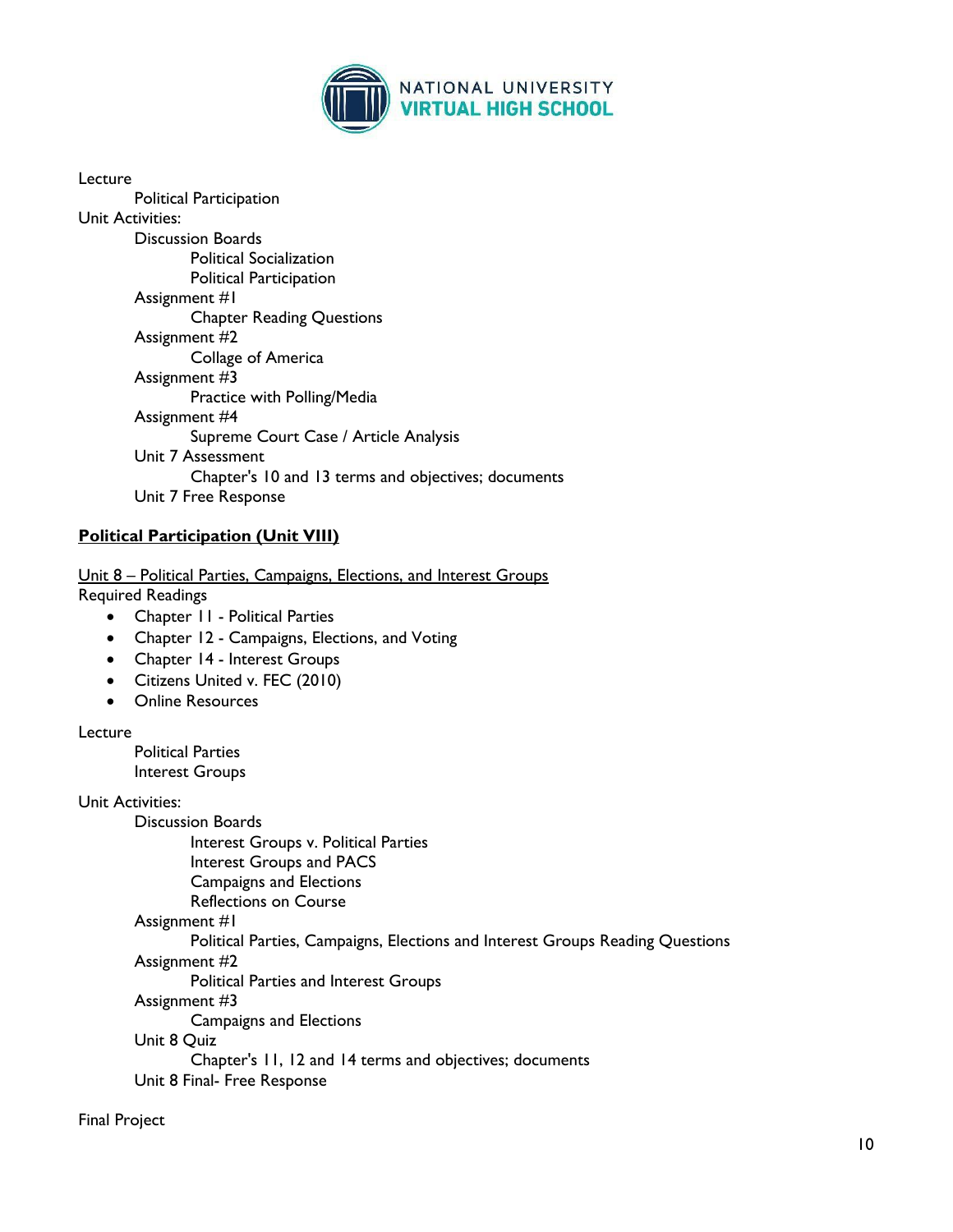

# **Assessment:**

| <b>Activity</b>                  | Points (1372.5 possible) |
|----------------------------------|--------------------------|
| Assignments (8)                  | 10-35 points (vary)      |
| Essays 1 and 2                   | 30 points each           |
| Project Milestone Activities (3) | 10 points each           |
| Threaded Discussions (21)        | 5 points each            |
| Timed Essays (10)                | 10 points each           |
| Quizzes (8)                      | $25 - 40$ points (vary)  |
| Midterm (1)                      | 40 points                |
| Final Exam (1)                   | 60 points                |
| Final Project (1)                | 100 points               |

# **Grading Scale:**

| Letter Grade   | Percentage Earned |
|----------------|-------------------|
| A              | $95% +$           |
| $A -$          | $90\% - 94.9\%$   |
| $B+$           | 87% - 89.9%       |
| B              | 84% - 86.9%       |
| $B -$          | $80\% - 83.9\%$   |
| $C+$           | 77% - 79.9%       |
| $\mathsf{C}$   | 74% - 76.9%       |
| $\overline{C}$ | 70% - 73.9%       |
| $D+$           | $67\% - 69.9\%$   |
| D              | $64\% - 66.9\%$   |
| $D -$          | $60\% - 63.9\%$   |
| F              | 59% and lower     |